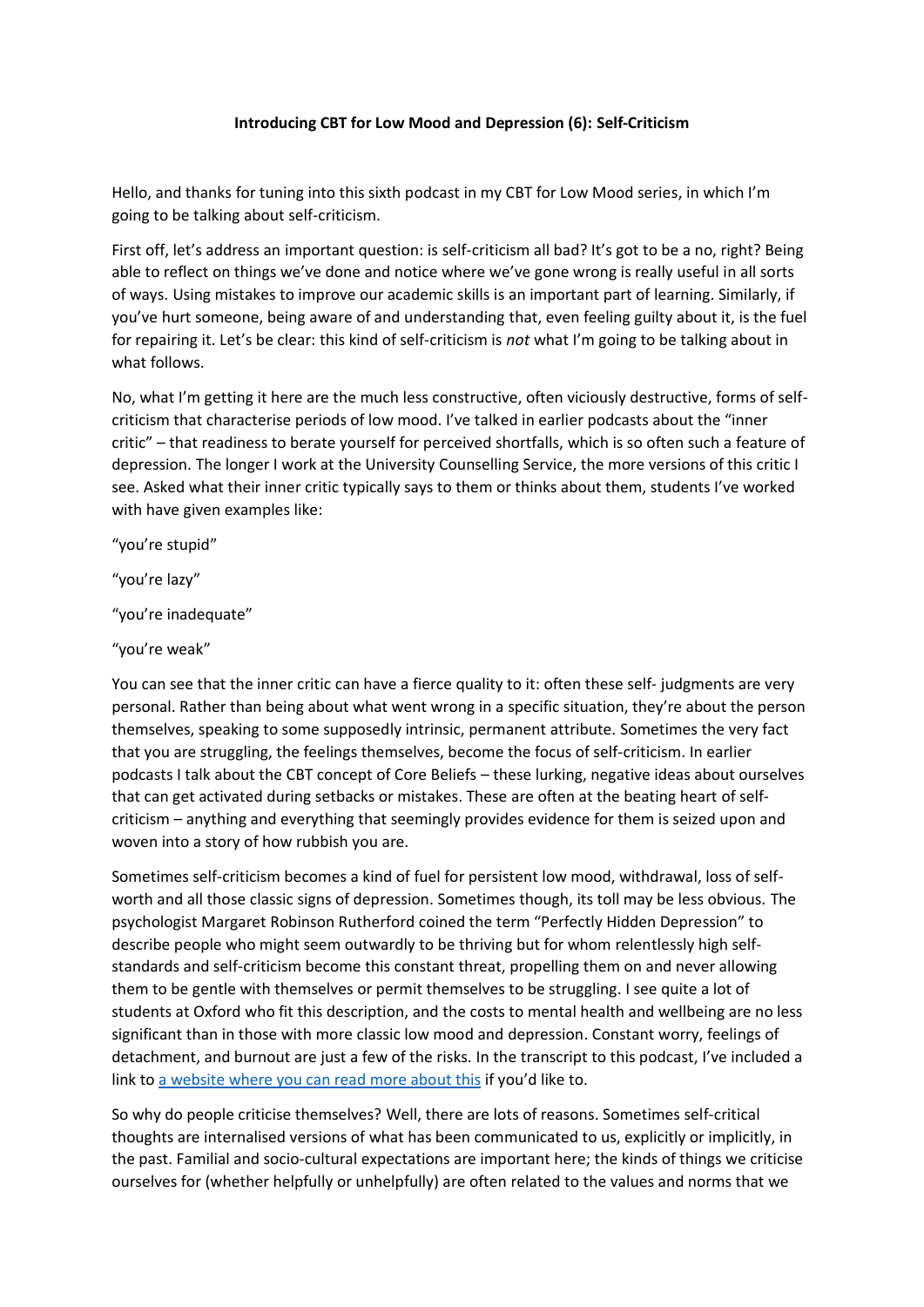have grown up with. And let's acknowledge here the role of discriminatory attitudes: if we have been given pervasive messages about how we *should* be, or been devalued or shamed, that is ripe territory for self-censoring and self-criticism. Similarly, experiences of being excluded, isolated or abused, can of course have a huge impact on a person's sense of self-worth. Sometimes the critic might feel more like your own voice – or part of you, at least, which has become habitually critical over the years. In a weird way, often the inner critic is trying to warn you in some way – about judgment from others, for example, or risk of abandonment or failure. I was in a workshop with Paul Gilbert, one of the founders of Compassion Focused Therapy, and we were asked to imagine we'd undergone some procedure which completely removed the capacity to self-criticise, and to ask ourselves: what would I be afraid of in this scenario? Students I've put this question to have often said things like "I'd become arrogant or selfish" or "I'd lose my edge, my academic spark". This goes some way to explaining why sometimes people can cling on to self-criticism even when it comes at such a cost: it's fending off a fear. The problem of course - at least with the more unhelpful forms of self-criticism – is that it goes way, way too far. Not only is it horrible to be plagued by self-critical thoughts, it's also, often paralysing: if you're always calling yourself a stupid, boring person, the prospect of getting to know someone – who might see this in you – becomes really frightening. If you're constantly tearing apart your work and telling yourself it's not good enough, the whole experience of working becomes incredibly off-putting. There's a biological cost too. Just as when we're criticised by someone else, the body responds to self-attacking thoughts as a kind of threat, so it'll start secreting stress hormones and firing up the body's alarm system. This can manifest in all kinds of stress, anxiety and even physical symptoms. And when you're *feeling* low and depressed, this has a big impact on your thinking – you're much more likely to lean towards the negative, selfblame, and assume the worst. So you get a cycle.

In the rest of this podcast I'm going to introduce three practical tools to help you get a handle on relentless self-criticism. This podcast is by no means exhaustive and if you are someone who is really struggling with these issues, don't let it be a replacement for seeking professional help. But I hope it might give you a head-start, or complement some of the work you're doing with a counsellor.

### **Tool 1: Unhooking from Self-Critical Thoughts**

I say it in almost every episode of this podcast but remember that CBT principle: thoughts are thoughts, they may or may not be true, they may or may not be helpful. The thing with self-criticism is that it's often really habitual, so much so that people sometimes aren't aware how much they're doing it. Like anything we do repeatedly, the more we do it, the more automatic it gets. If you've entertained certain stories about yourself for years and years, the mind will quickly default to them in sculpting your reactions to day-to-day stresses and setbacks.

This is a technique I've borrowed and adapted from Russ Harris. He calls it defusion, and it's basically a way of taking the sting out of horrible thoughts – reminding you that they are just thoughts, just words, just a very familiar story. I'm going to talk you through a few examples of how to do this – you're welcome to give it a go as I speak, if you'd like to, or just listen in for now and see what you think. Often people like some versions of defusion more than others, and as you'll see there's a lot of scope for creativity with this technique. So. Bring to mind some negative thought about yourself. For this exercise, I'd avoid anything that might have traumatic associations but it should be something that brings you down, some familiar put-down: I'm stupid, I'm a fraud. Now first of all, just bring that thought to mind and notice what it does to you, how it makes you feel. Now think the same thought, but insert this phrase before it: "I'm having the thought that…" and just notice what happens. Now hear the same thought but imagine it's being said to you in the voice of a familiar cartoon character or famous actor. Now hear that phrase sung by your college choir at Evensong or, if you prefer,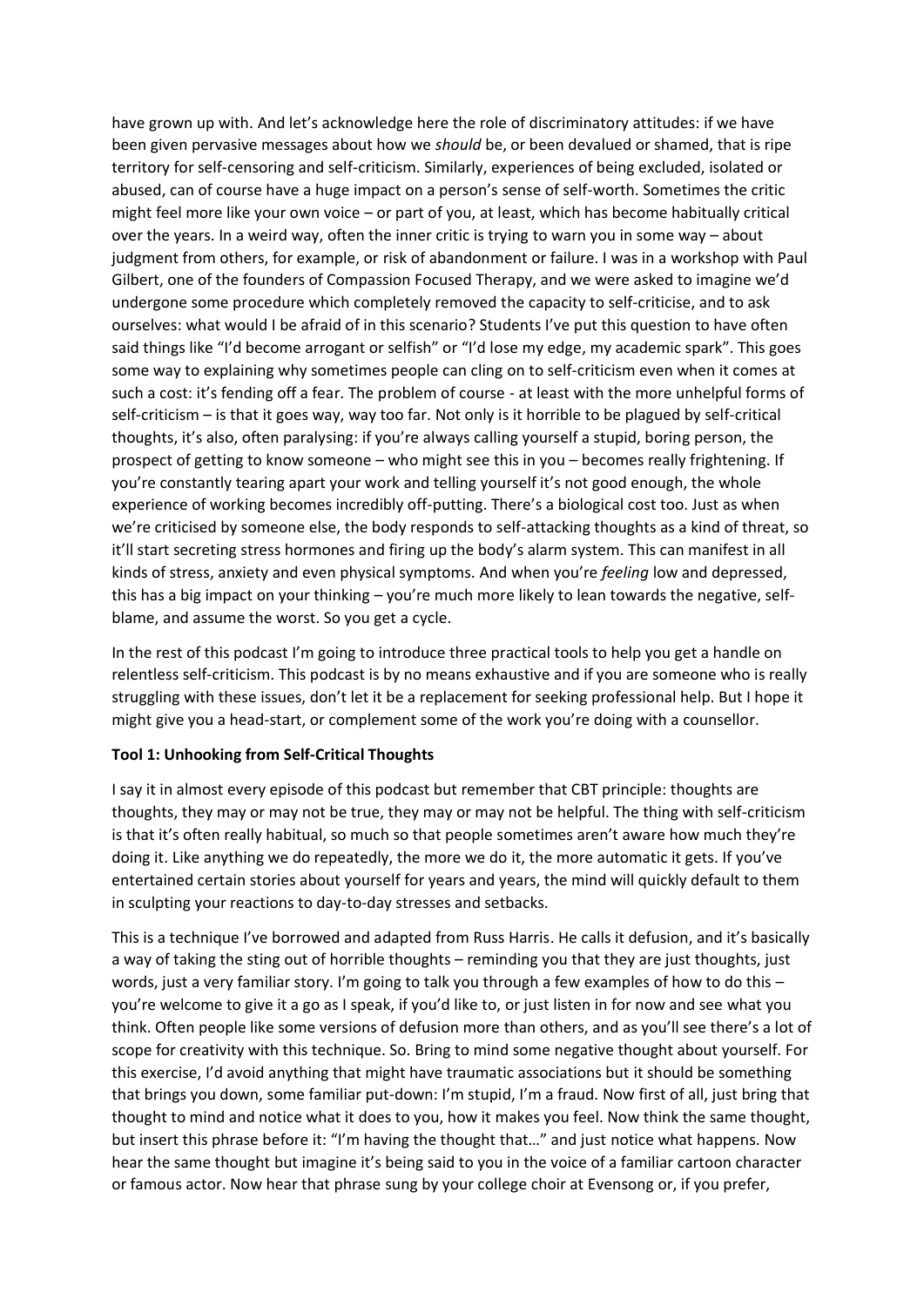bellowed out by a rock band at a music festival. Now imagine you're in a lecture and picture the words popping up on a PowerPoint slide, but in this imaginary lecture YOU can control the slides – so you can play around with the font and formatting, you can decorate the slide with colours and pictures. OK, you get the idea! What did you notice? Hopefully you found that in doing that exercise the thoughts felt a little different. It's not going to make them disappear – it's not supposed to – the whole point of that exercise really is to help you relate differently to thoughts that might otherwise slip in very sneakily and take root, demanding your attention, pressing themselves on you as fact. With this exercise, you're reminding yourself that these are just very familiar thoughts; it helps you take a mental step back and avoid getting quickly hooked into them. And once you've done that, often it's then easier to focus your attention on something else, something that moves you towards your values. I said it in an earlier podcast but making a deliberate choice not to engage with thoughts you know are only going to drag you down and redirecting your attention is more than just distraction – it's about affirming to yourself what's important to you, and not letting self-criticism get in the way.

### **Tool 2: Getting to know your inner critic**

When you did that last exercise, the thought you were working with – was it a familiar one? Is it one that tends to pop up quite a bit for you? Often there are themes to self-criticism, things that we are particularly hard on ourselves for – these may be quite clear to you, but sometimes self-criticism can be sneaky. Sometimes it doesn't sound all that harsh even – it's not always shouting and labelling – it can present itself as quite reasonable and rational. It's quite useful then to spend a bit of time just noticing your self-critical thoughts, perhaps jotting them down as they crop up over a week or so. Often when people do this, they're surprised at how much the inner critic has to say, how demanding or downright mean it can be. See if you can notice any particular patterns or themes in what you criticise yourself for. You might like to externalise your inner critic by giving it a name: Dr Perfect or some-such. What would your inner critic look like if it had a physical form? What is its tone of voice? If you've listened to the podcast on Rules for Living you might notice links here: we're typically most critical of ourselves when we see ourselves has having broken our own rules. As in that exercise, it can be helpful to think about where your inner critic might have come from – what messages you've received from important figures in the past, explicitly or implicitly, what social scripts you've absorbed. Just going back to what I mentioned at the start, remember that not all selfcriticism is a bad thing: see if you can practice differentiating helpful self-correction, which motivates you to move towards your values and goals, and more destructive forms of self-attack.

#### **Tool 3: Leaning towards compassion**

This third tool is similar to the thought challenging technique that I talk about in podcast number 2 of this series, but with a more specific focus. Try and bring to mind a recent time you beat yourself up for something you thought went badly – again, nothing too traumatic, but something you maybe dwelt on or which the inner critic really leapt on. Now firstly, ask yourself what your inner critic has to say about it: what, from this perspective, does it say about you? Just spend a moment or two contemplating that, write it down if you like, and just notice how it makes you feel. Now, I want you to take a few minutes to imagine the perspective of a person or being who is truly compassionate. Someone who knows you for the complex, good person that you are, who doesn't judge you or berate you but understands that you're human and just like all of us, you make mistakes. This person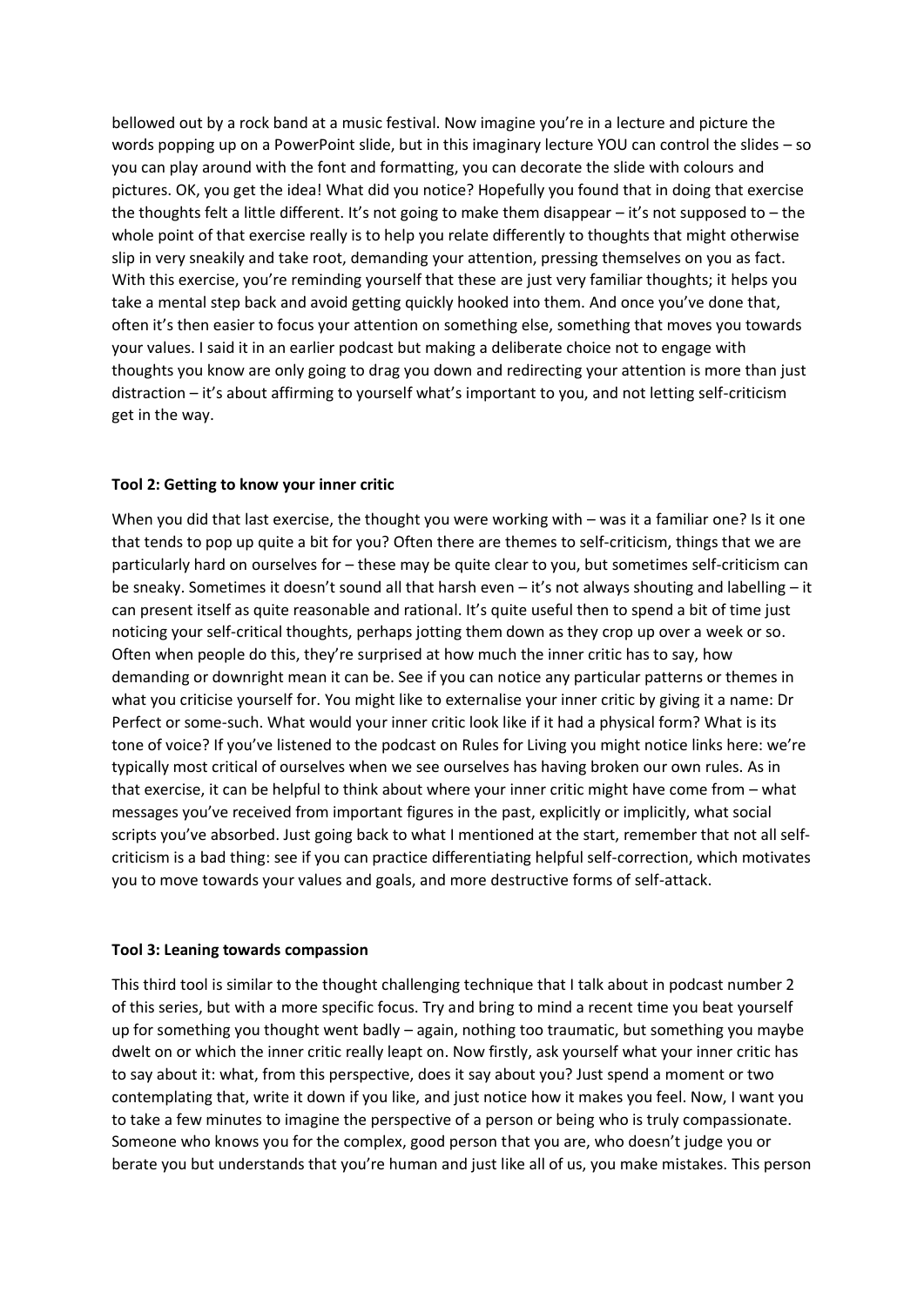or being has a deep appreciation for what it is to be human – to be pushed and pulled by powerful feelings, to be conflicted and irrational and all the rest of it – they know what it is to suffer. And they care about you. They want you to know that whatever that inner critic is going on about, you are a person of worth and value. Just spend a few minutes inhabiting this headspace and notice where it takes you. What would this compassionate perspective say about what happened? How would they relate to you? Can you imagine their tone of voice, their facial expression? Can you imagine how you'd feel in their presence?

People typically have varied responses to an exercise like this: sometimes it brings comfort. Often people find it tricky. I know from my own practice: this stuff is really hard! If you're very used to criticising and attacking yourself, it can take a lot of practice to shift away from this. Because of what I talked about earlier – because there are reasons we're tough on ourselves – it can feel scary leaning the other way. It can also put us in touch with more vulnerable, tender feelings, or feelings of anger towards individuals, groups or institutions that have unjustly criticised or hurt you. It may be important to find space for these feelings -I'm biased of course, but counselling can be a really great space for this. And if you do notice blocks to self-compassion, remember that's normal and those blocks have developed for a reason; try to come at them with compassion too. Why might Dr Perfect be wary about this approach? Why is that self-attacking part of you so unwilling to step back? Well, often it's because behind all that harshness and judgment and aggression, they are basically afraid.

What can be helpful to remember here is that even if the feelings of warmth and self-compassion are hard to conjure up, it turns out from research that even the act of entertaining this perspective can be beneficial. As I talk about in the first podcast, sometimes the actions come before the feelings. Every time you catch that inner critic, every time you let that compassionate perspective in, however briefly, is a small but important change. In some ways the how is more important than the what. Don't get too caught up in formulating a perfect compassionate reframe – don't let this exercise by fuel for the inner critic! The most important thing is to try to come at this from a place of kindness towards yourself, not a critical one. So anything that helps to nudge you in this direction is great. Maybe there are people you know – actual people in your life, or famous people you know of – who embody something of this compassionate mindset and who you can bring to mind and channel. How would they act towards you; what wise words would they have for you? There are a load of great resources out there on self-compassion; if you'd like to explore this theme further, check out the podcasts on this theme on our website, and I've also popped a couple of useful links in the transcript. I'm also a big believer in the value of the arts here: are there songs or pieces of music that help you feel safe, soothed and compassionate? Or pictures or artwork? With this in mind, I'm going to leave you here with a poem. Please don't worry about analysing or trying to understand it, just try and absorb the feeling of it, and if you can, let it stay with you as you go on to whatever you're doing next. As ever, thanks for listening.

blessing the boats

BY LUCILLE CLIFTON

may the tide that is entering even now